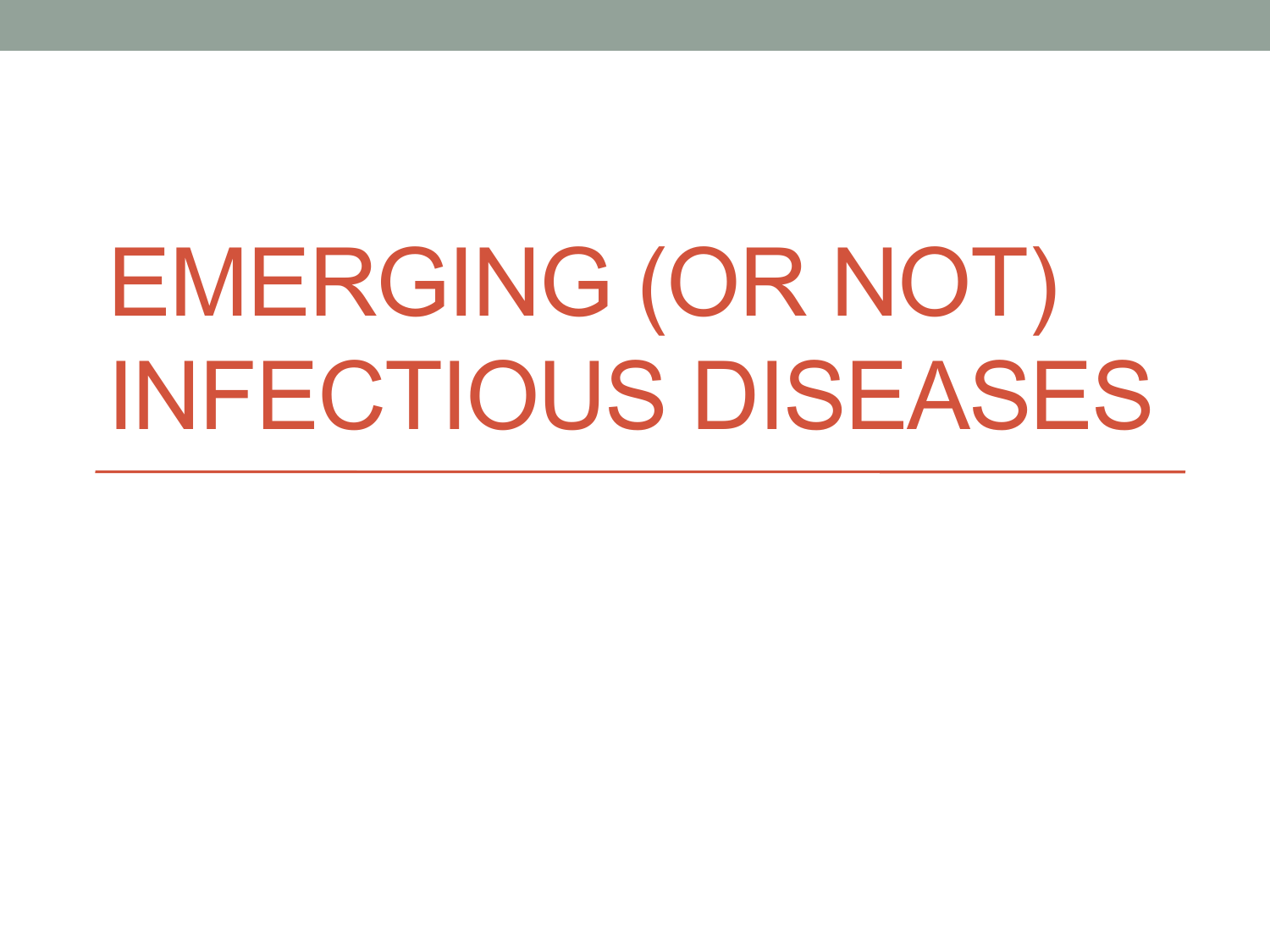## Ebola

- Member of genus Filoviridae
- Ebola and Marburg
- Among the most virulent pathogens of humans
- Mortality rate in West Africa now is 70%
- Has approached 90% in past outbreaks

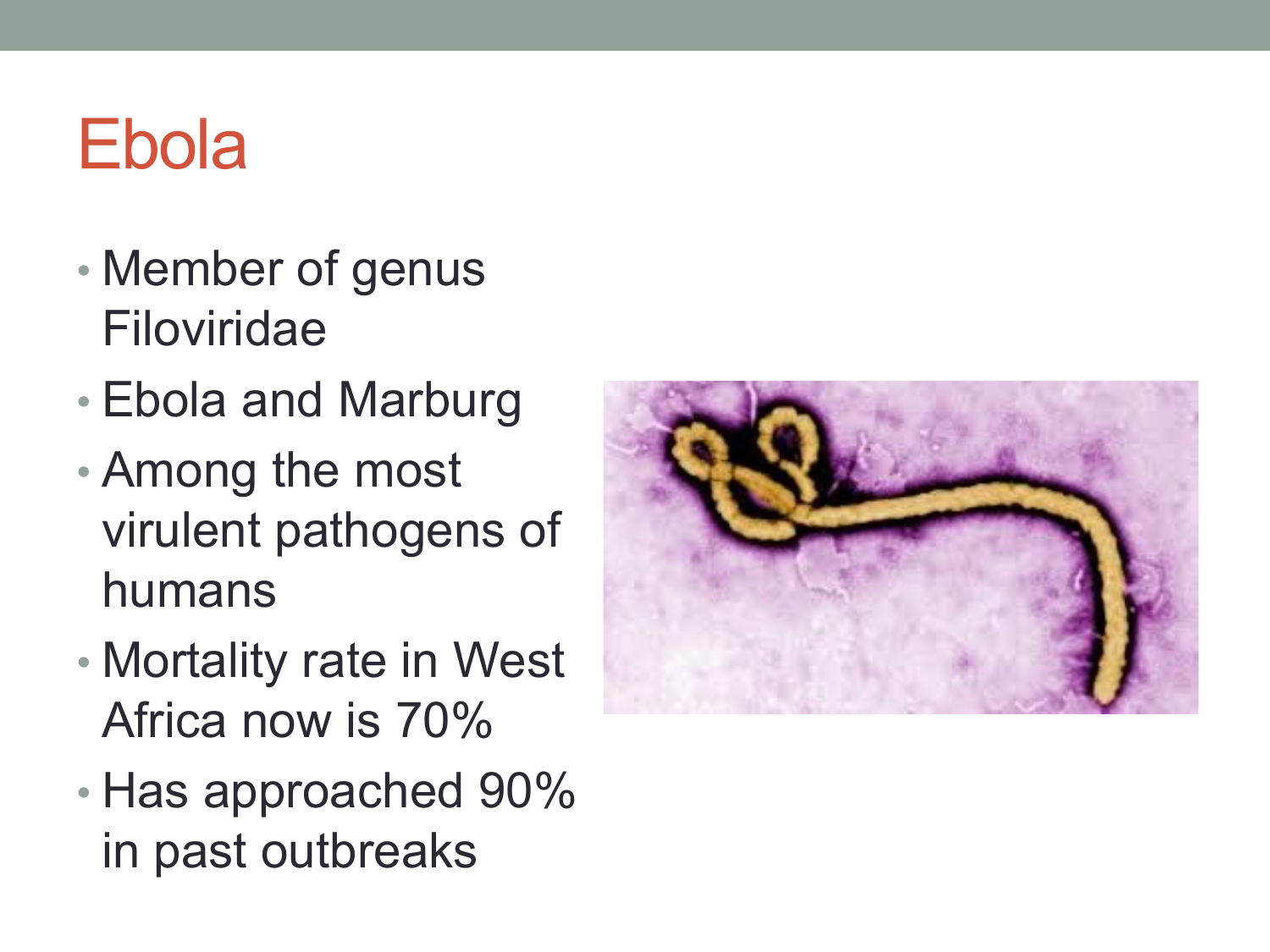#### Filoviruses

- Ebola and Marburg also classified as hemorrhagic fever viruses based on their clinical manifestations, which include coagulation defects, a capillary leak syndrome, and shock
- 5 different species
- Zaire species responsible for current outbreak in West Africa
- The filoviruses were first recognized in 1967, when the inadvertent importation of infected monkeys from Uganda into Germany and Yugoslavia resulted in explosive outbreaks of severe illness among vaccine plant workers who came into direct contact with the animals by killing them, removing their kidneys, or preparing primary cell cultures for polio vaccine production. Since that time, with the exception of a few accidental laboratory infections, all cases of filoviral disease have occurred in sub-Saharan Africa. The frequency of recognized outbreaks has been increasing since 1990.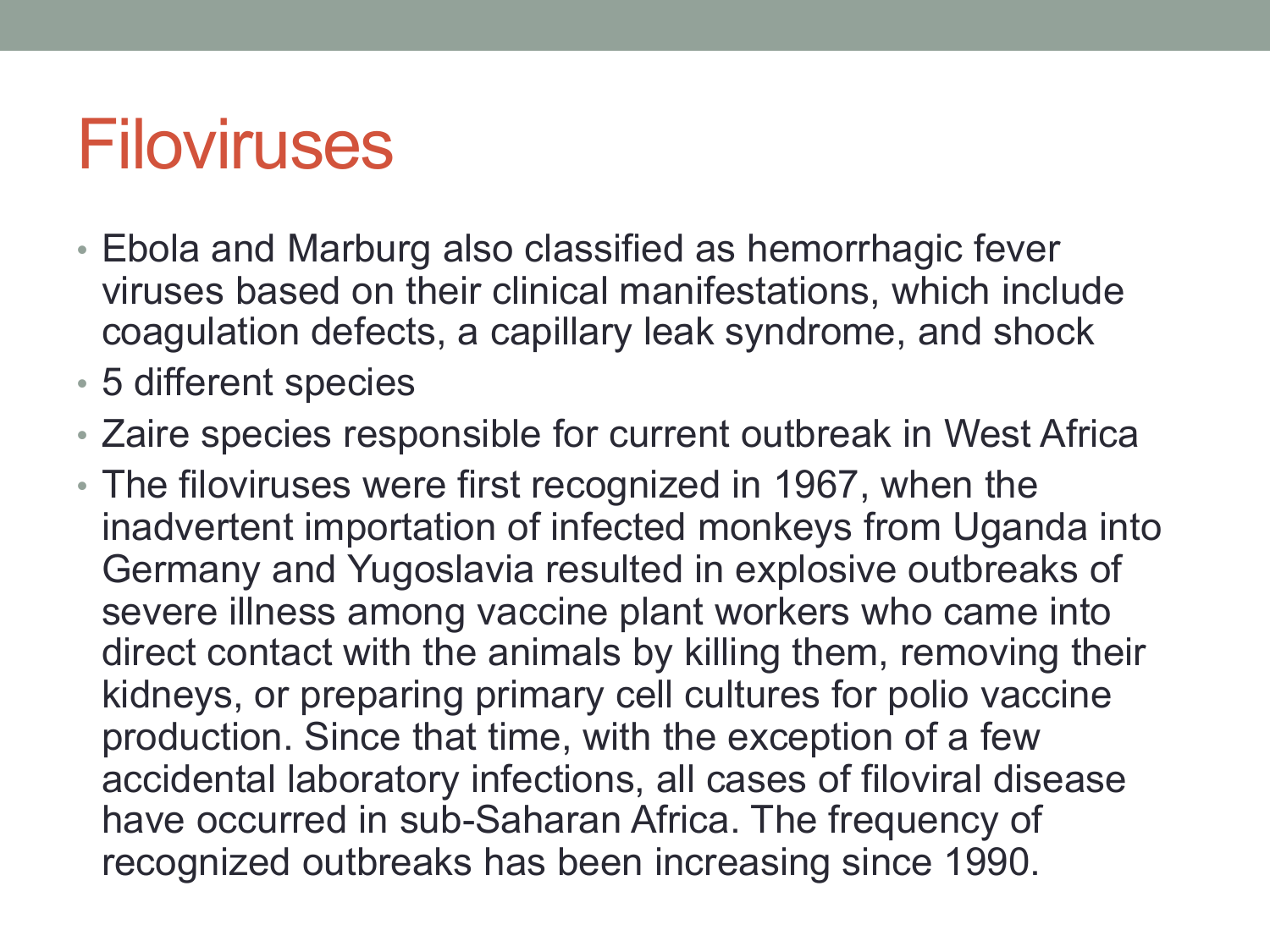### Recent Outbreak

- Although most previous Ebola outbreaks occurred in Central Africa, this outbreak started in the West African nation of Guinea in late 2013 and was confirmed by the World Health Organization in March 2014. The initial case was a two-year-old child in Guinea, who developed fever, vomiting, and black stools, without other evidence of hemorrhage. The outbreak subsequently spread to Liberia, Sierra Leone, Nigeria, and Senegal
- The magnitude of the outbreak, especially in Liberia and Sierra Leone, has probably been underestimated; this is due in part to individuals with Ebola virus disease being cared for outside the hospital setting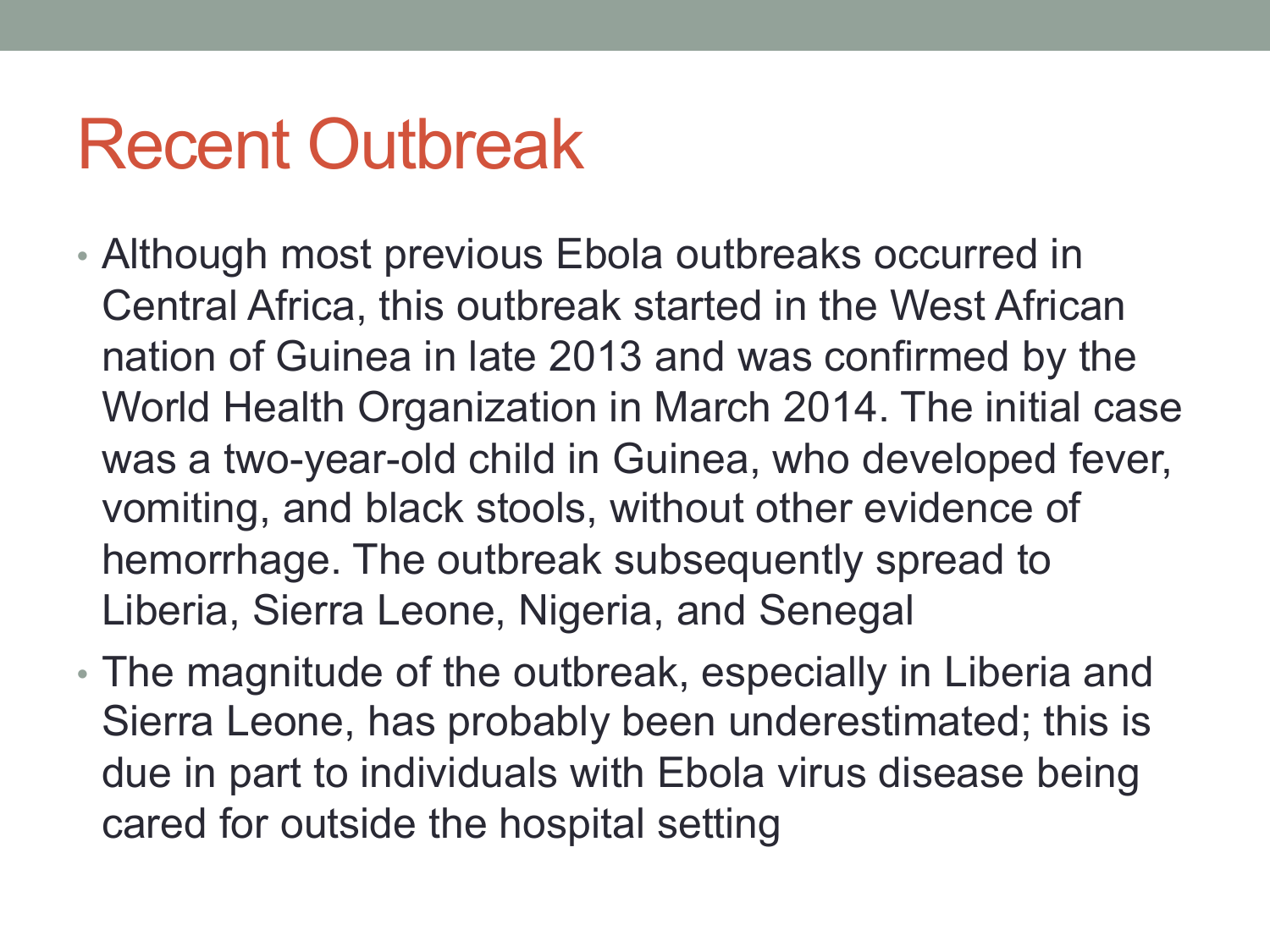### Recent Outbreak

- As of September 28, 2014, the cumulative number of probable, suspected, and laboratory-confirmed cases attributed to Ebola virus is 7178, including 3338 deaths. However, Nigeria and Senegal have not reported any new cases since September 5, 2014, and August 29, 2014, respectively.
- On September 30, 2014, the first travel-associated case of Ebola was reported in the United States. An individual who traveled from Liberia to Dallas, Texas first developed clinical findings consistent with Ebola virus disease approximately five days after arriving in the United States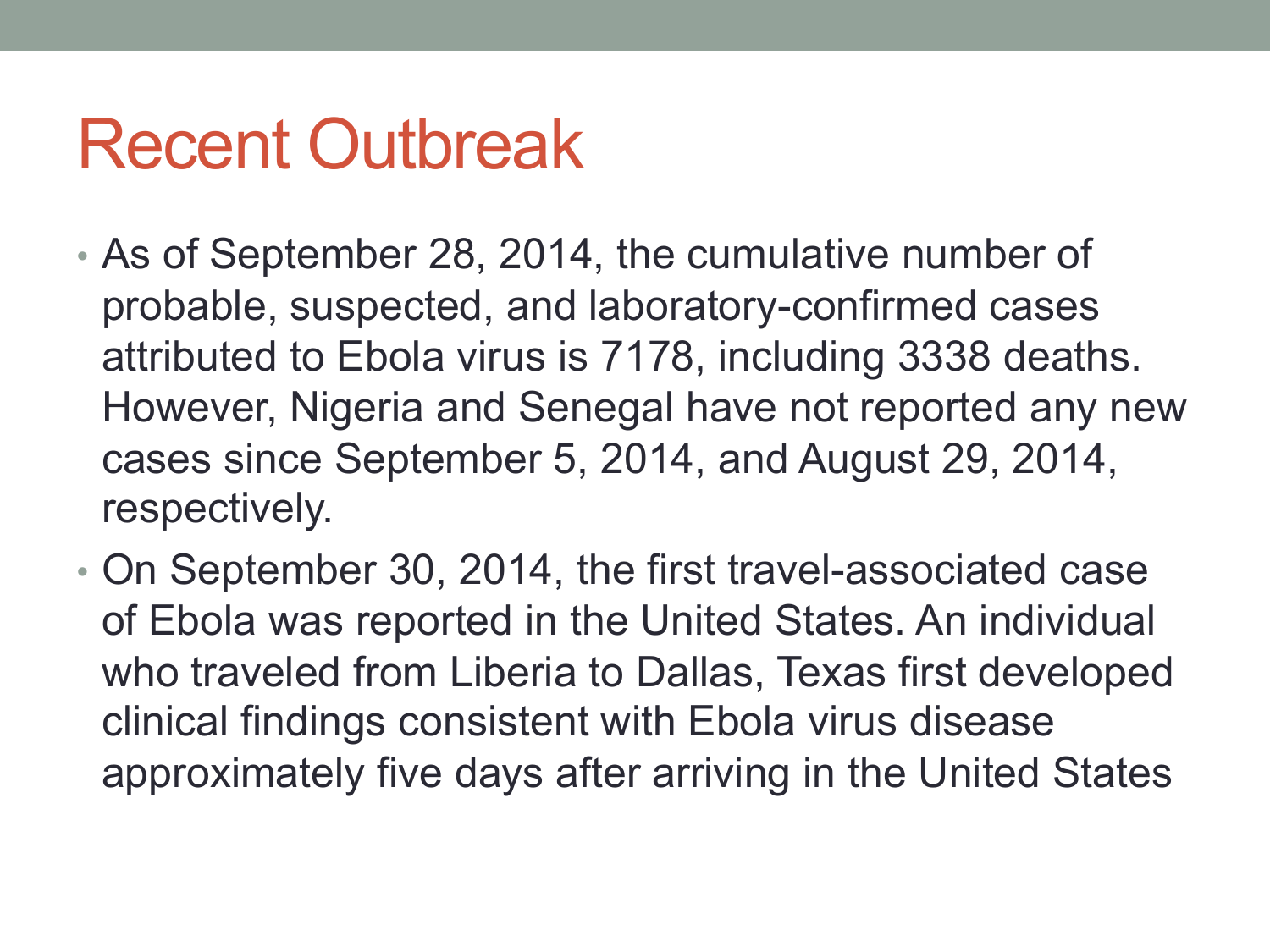- Perhaps the greatest mysteries regarding the filoviruses are the identity of their natural reservoir and the mode of transmission from the reservoir to wild apes and humans
- Bats have long headed the list of suspects, because they have been present in large numbers at the sites of several filovirus outbreaks and are known to maintain other pathogenic RNA viruses, such as rabies.
- Mosquitos not suspected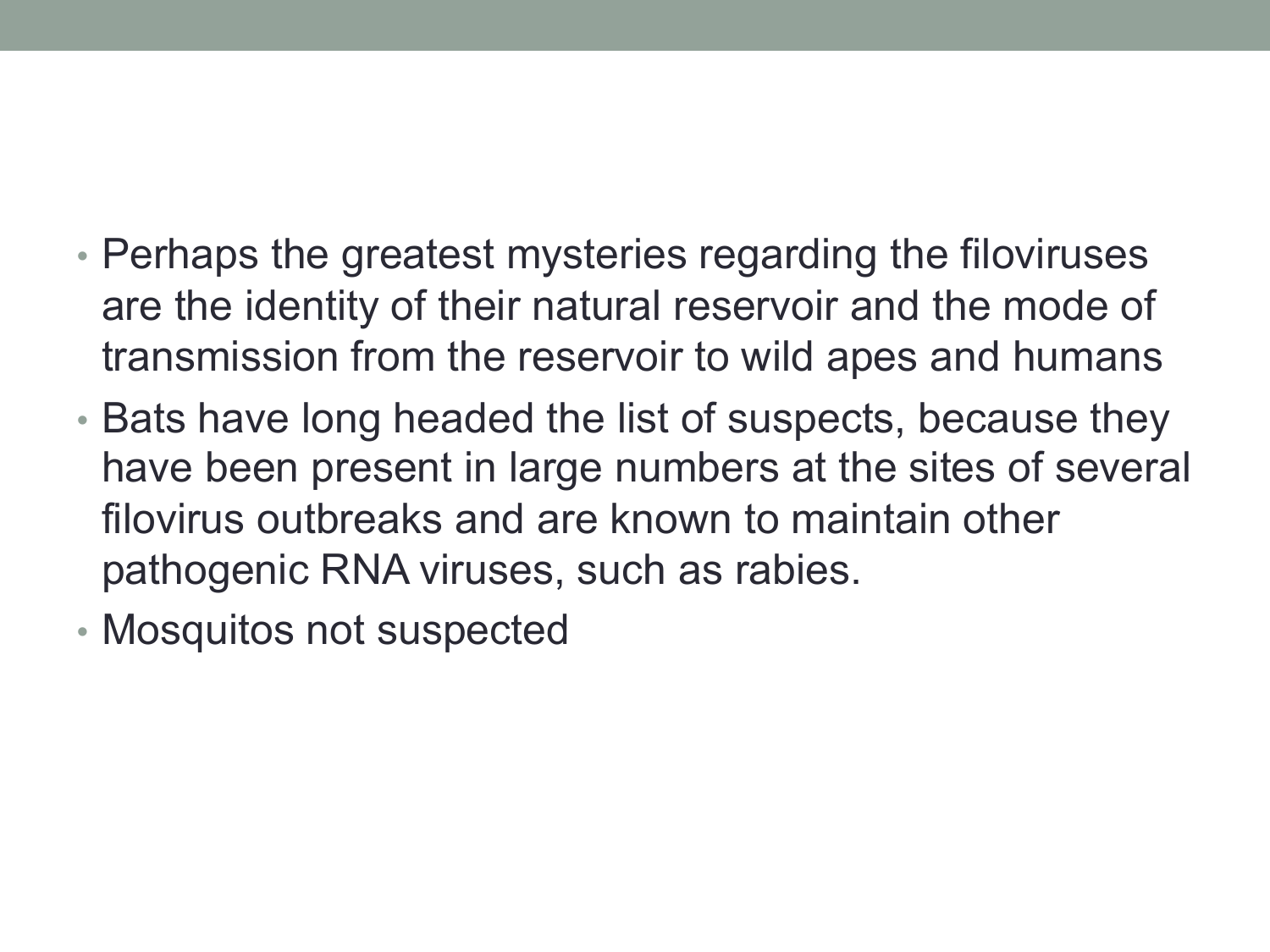- Experiments in laboratory animals indicate that filoviruses can initiate infection via many routes, including ingestion, inhalation, or passage through breaks in the skin. Nonhuman primates can be infected with Marburg or Ebola virus through droplet inoculation of virus into the mouth or eyes, suggesting that cases of human infection result from the inadvertent transfer of virus to these sites from the patient's own contaminated hands
- Person-to-person transmission occurs through direct contact of broken skin or unprotected mucous membranes with virus-containing body fluids (eg, blood, vomitus, urine, feces, semen, and probably sweat) from a person who has developed signs and symptoms of illness. This mode of transmission may lead to outbreaks.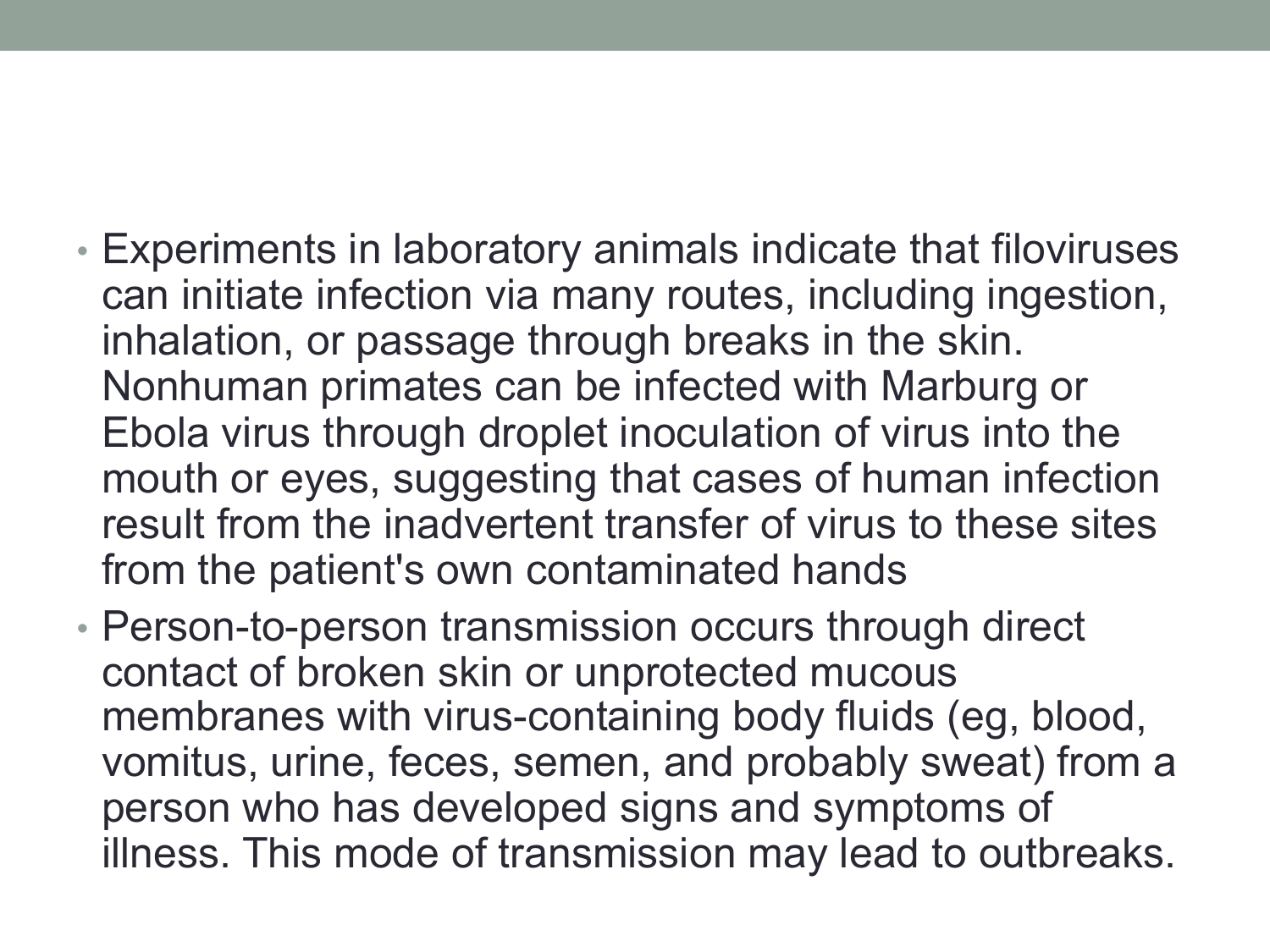- • One type of direct contact that leads to transmission is the ritual washing of Ebola victims at funeral. An epidemiologic study found that family members were only at risk of infection if they had physical contact with sick individuals or their body fluids, or helped to prepare a corpse for burial.
- • Healthcare workers are at risk of infection if they care for a patient with Ebola or Marburg virus disease without appropriate protective measures. Over 370 healthcare workers have become infected during the epidemic in West Africa, **due in large part to shortages of personal protective equipment and/or exposure to patients with unrecognized Ebola virus disease**. Approximately 50 percent have died.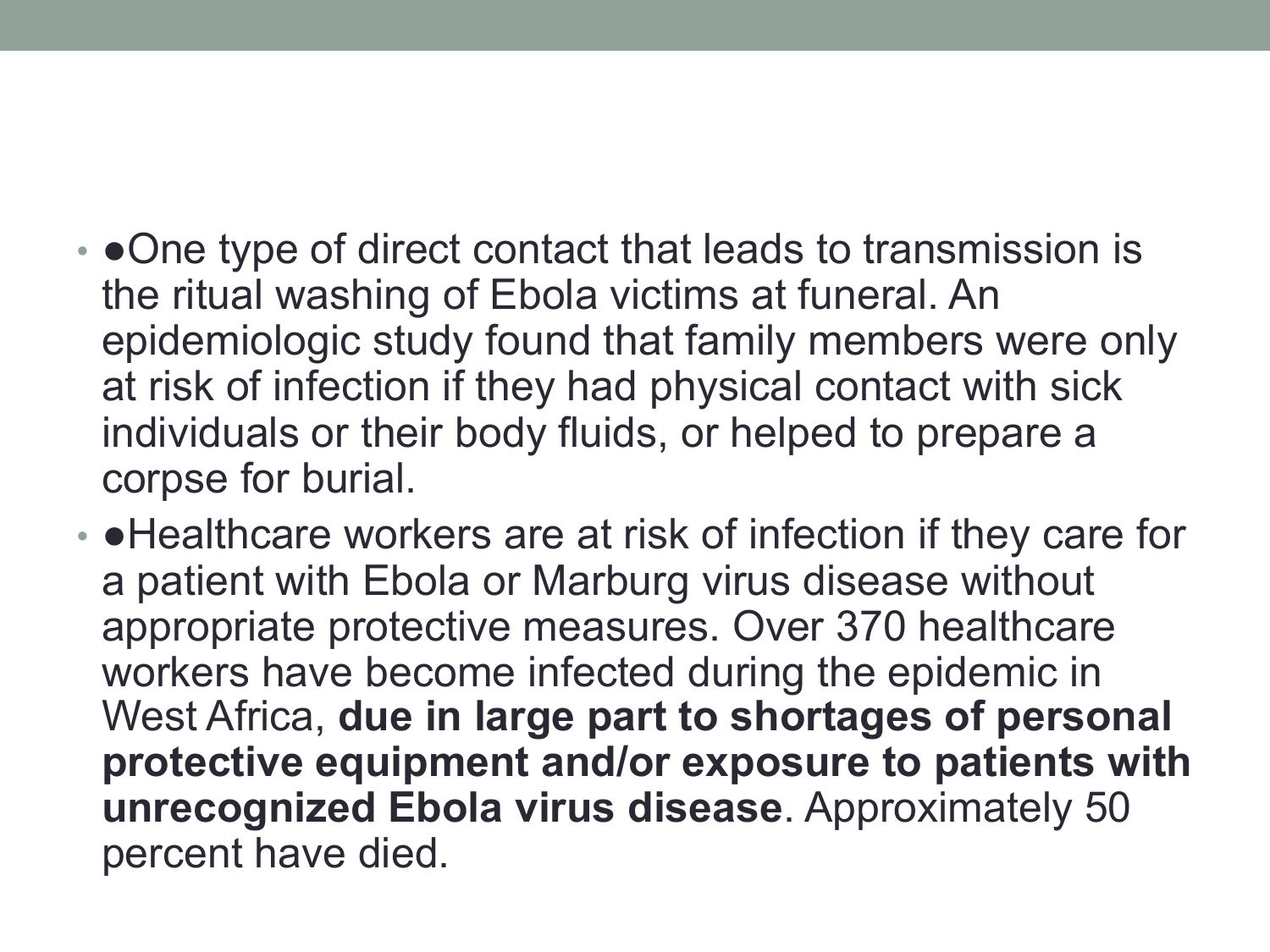- Ebola virus disease is rarely, if ever, spread from person to person by the respiratory route
- Although aerosolized filoviruses are highly infectious for laboratory animals, in humans, airborne transmission has only been reported among healthcare workers who were exposed to aerosols generated during medical procedures.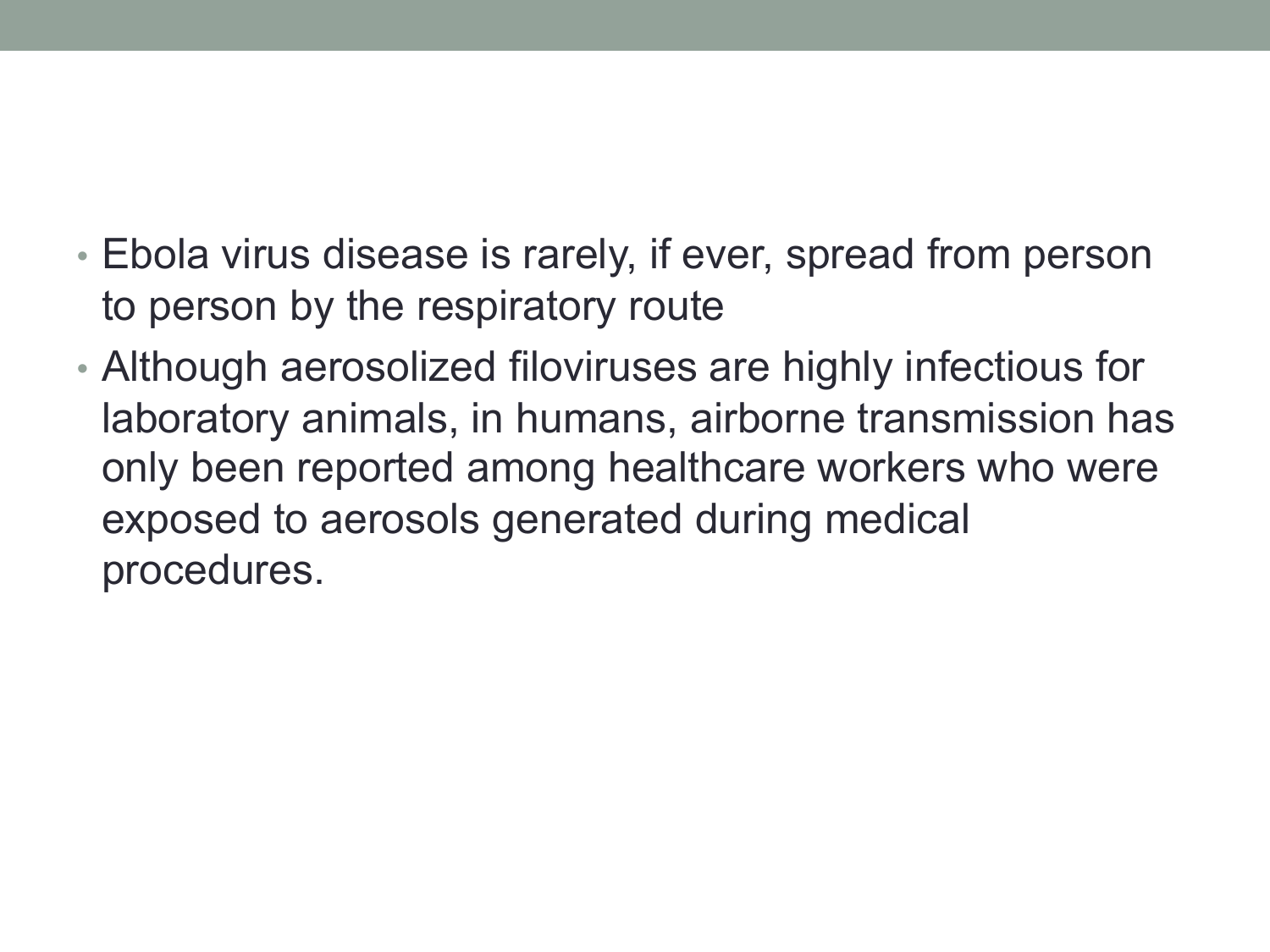• Prior to the epidemic in West Africa, outbreaks of Ebola and Marburg virus disease were typically controlled within a period of weeks to a few months. This outcome was generally attributed to the relatively inefficient person-toperson transmission of the virus in areas of the African rainforest where population density was low and residents rarely traveled far from home. However, the epidemic in West Africa has shown that Ebola virus disease can spread rapidly and widely as a result of the extensive movement of infected individuals (including undetected travel across national borders) and the avoidance and/or lack of adequate medical isolation centers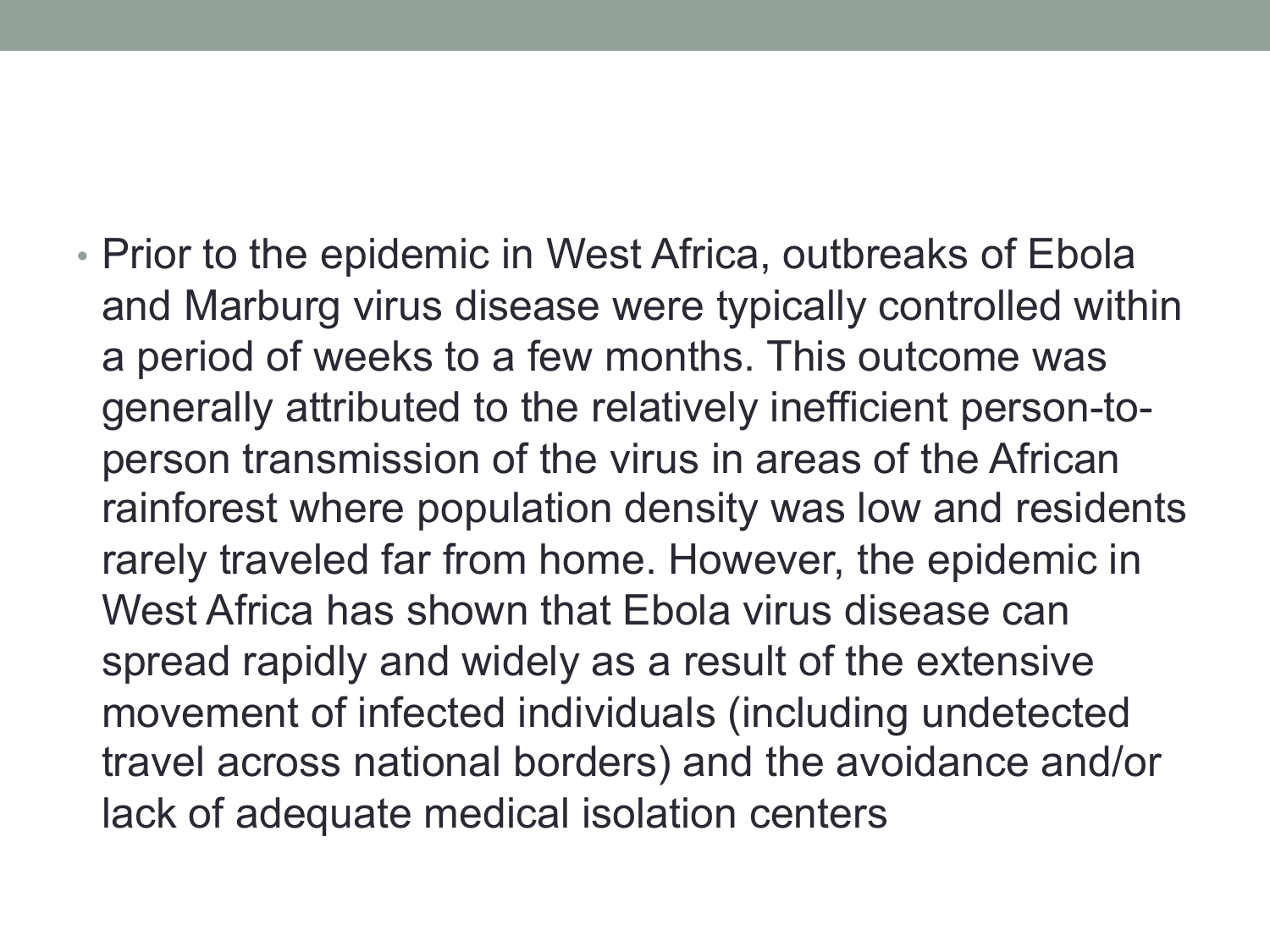• PATHOGENESIS — Ebola virus enters the body through mucous membranes, breaks in the skin, or parenterally. The pathogen infects many cell types, including monocytes, macrophages, dendritic cells, endothelial cells, fibroblasts, hepatocytes, adrenal cortical cells, and epithelial cells. Because of the difficulty of performing clinical studies under outbreak conditions, almost all data on the pathogenesis of Marburg and Ebola virus diseases have been obtained from laboratory experiments employing mice, guinea pigs, and a variety of nonhuman primates.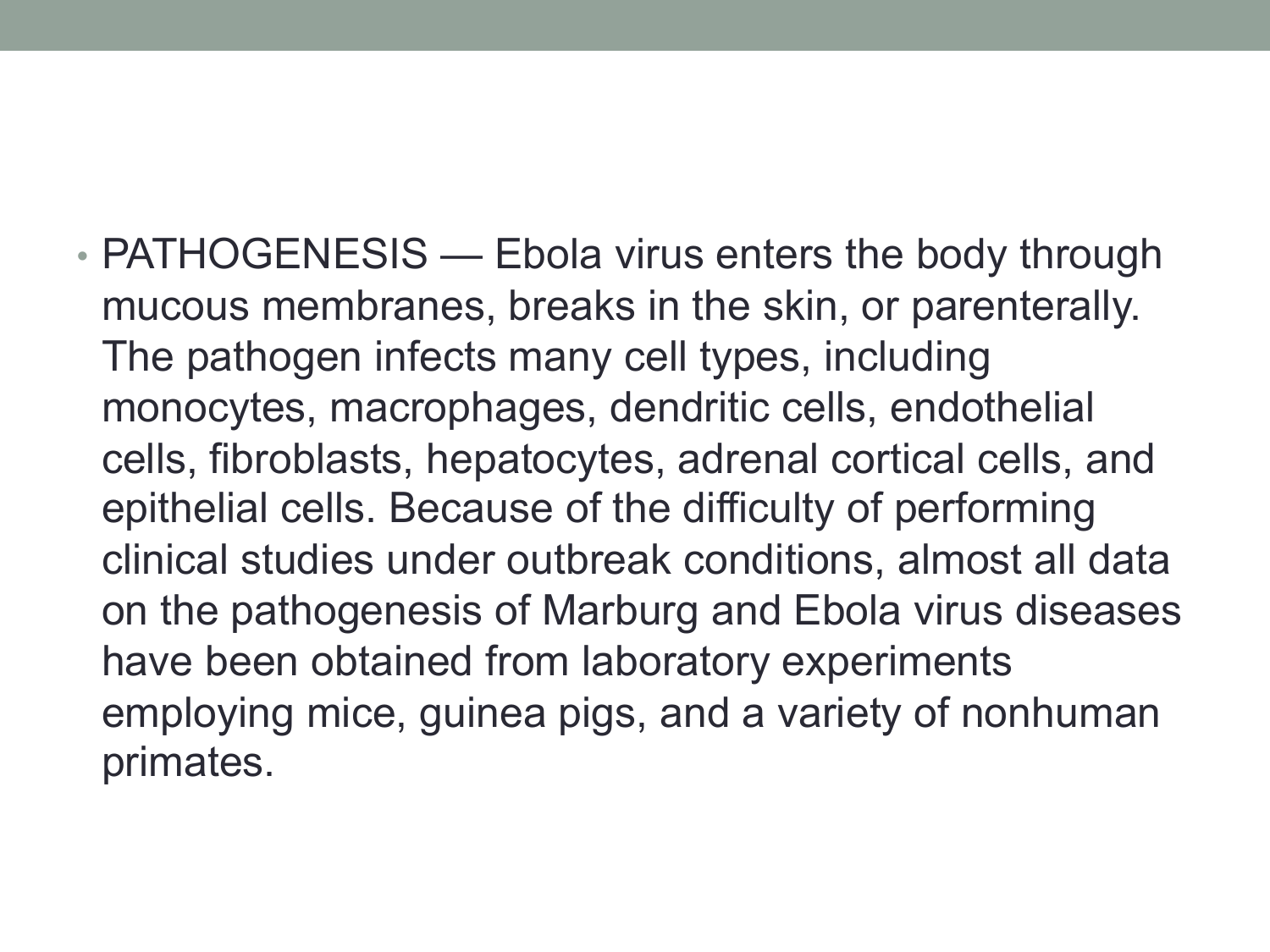### **Pathogenesis**

• Cell entry and tissue damage — Whatever the point of entry into the body, macrophages and dendritic cells are probably the first cells to be infected. Filoviruses replicate readily within these ubiquitous "sentinel" cells, causing their necrosis and releasing large numbers of new viral particles into extracellular fluid. Spread to regional lymph nodes results in further rounds of replication, followed by dissemination of virus to dendritic cells and fixed and mobile macrophages in the liver, spleen, thymus, and other lymphoid tissues.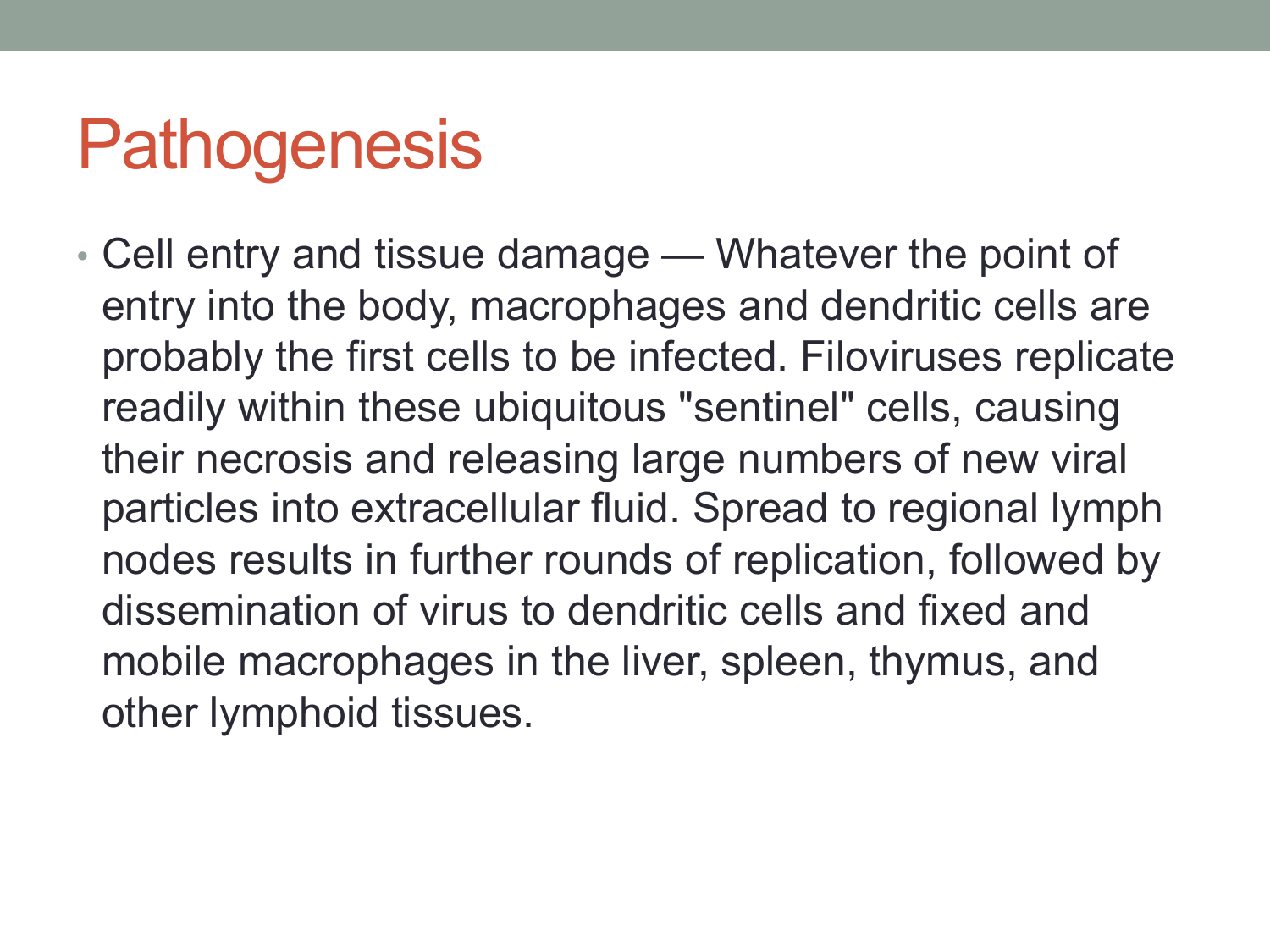## **Pathogenesis**

• **Systemic inflammatory response** — In addition to causing extensive tissue damage, filoviruses also induce a systemic inflammatory syndrome by inducing the release of cytokines, chemokines, and other proinflammatory mediators from infected macrophages and other cells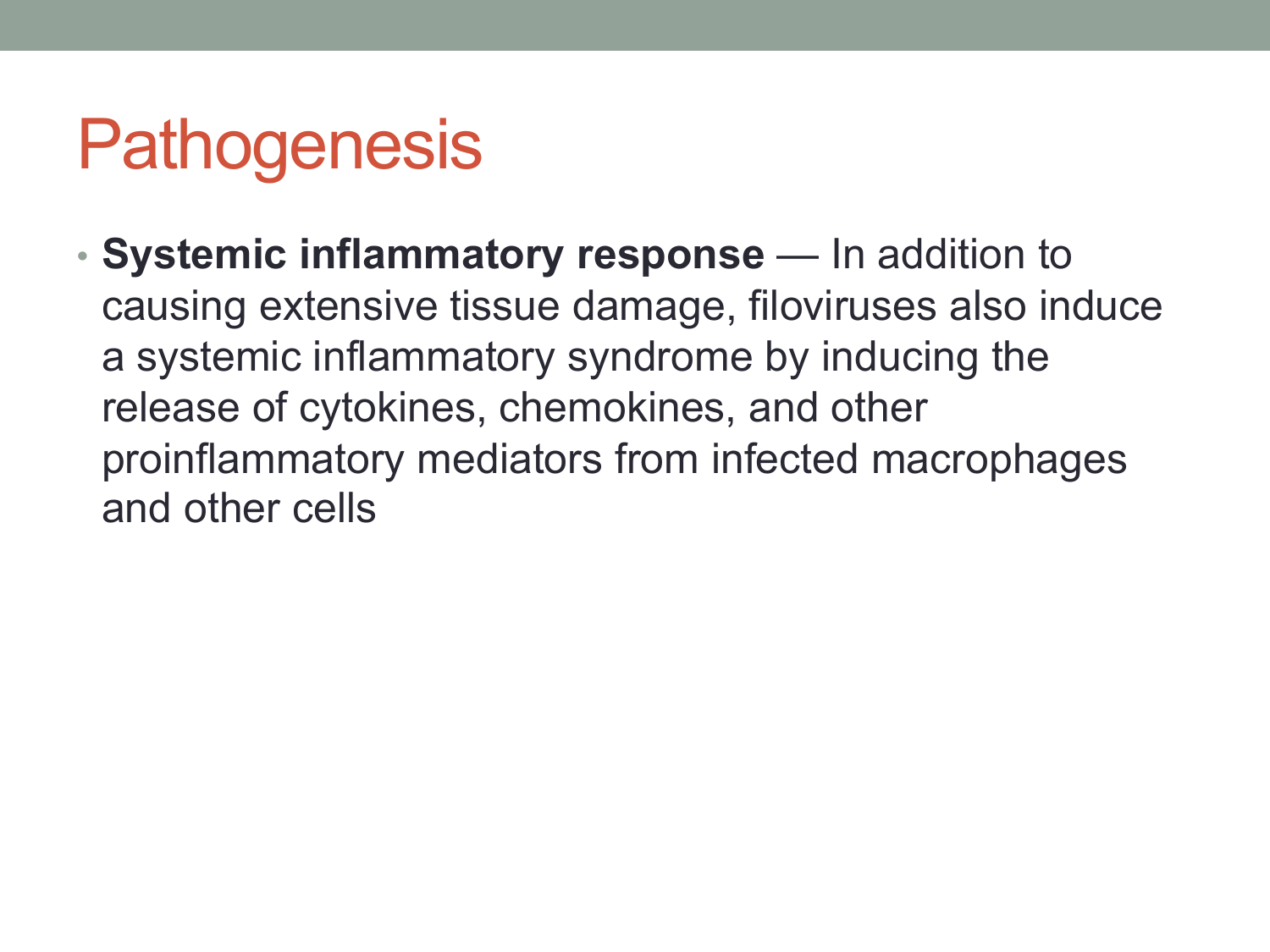## **Pathogenesis**

- **Coagulation defects**  The coagulation defects seen in Marburg and Ebola virus disease are also induced indirectly. Virus-infected macrophages synthesize cellsurface tissue factor (TF), triggering the extrinsic coagulation pathway. Proinflammatory cytokines also induce macrophages to produce TF. The simultaneous occurrence of these two stimuli helps to explain the early appearance, rapid development, and ultimate severity of the coagulopathy in filovirus infection
- **Impairment of adaptive immunity**  Failure of adaptive immunity, through impaired dendritic cell function and lymphocyte apoptosis, helps to explain how these viruses are able to cause severe, frequently fatal illness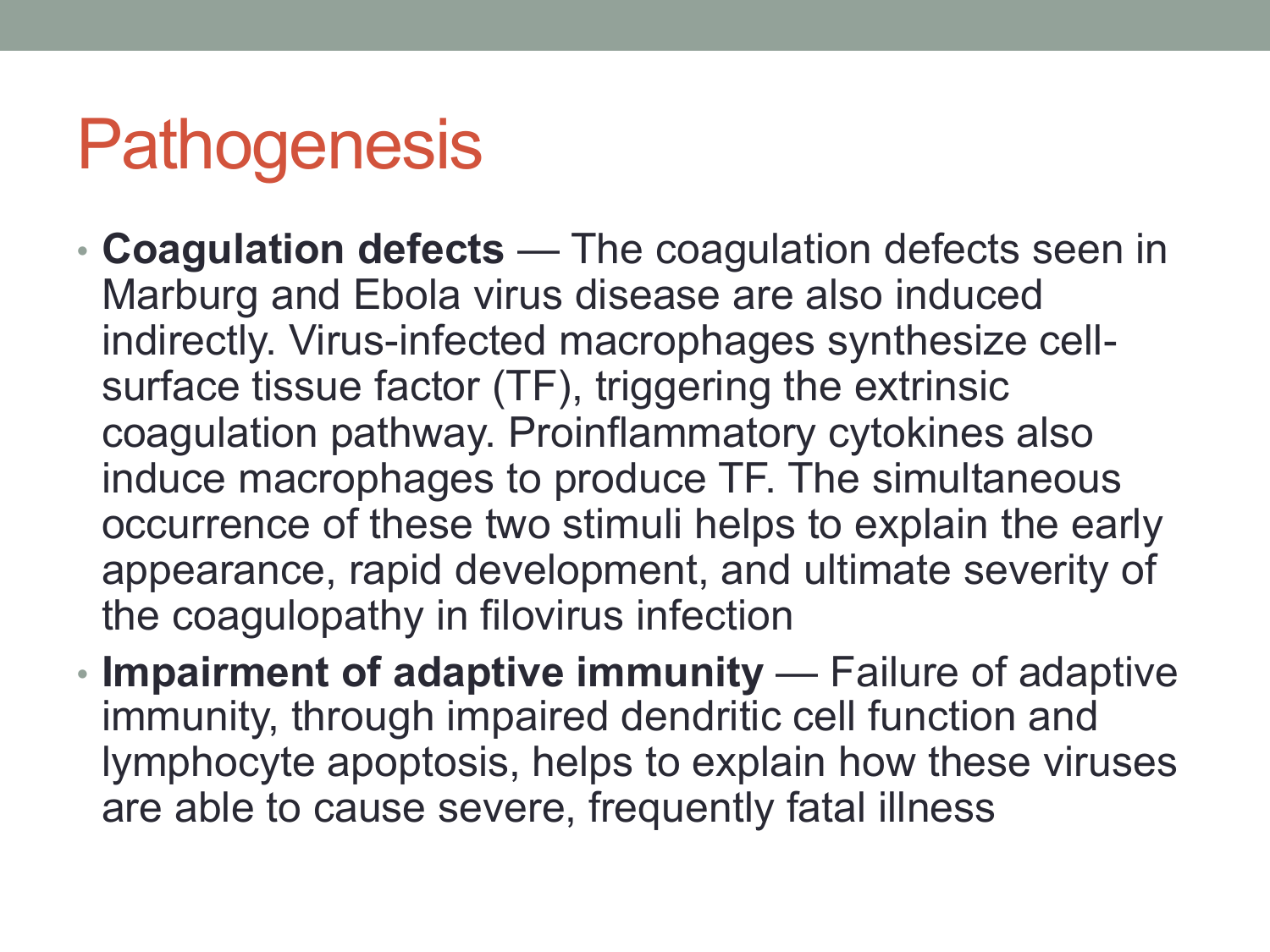• Incubation period — Patients with Ebola virus disease typically have an abrupt onset of symptoms 8 to 10 days after exposure (range 2 to 21 days). The incubation period for the individual patient depends, in part, upon the type of exposure (eg, approximately 6 days for percutaneous exposure versus 10 days for contact exposure). **There is no evidence that asymptomatic persons still in the incubation period are infectious to others.** However, all symptomatic individuals should be assumed to have high levels of virus in the blood and other body fluids and appropriate safety precautions should be taken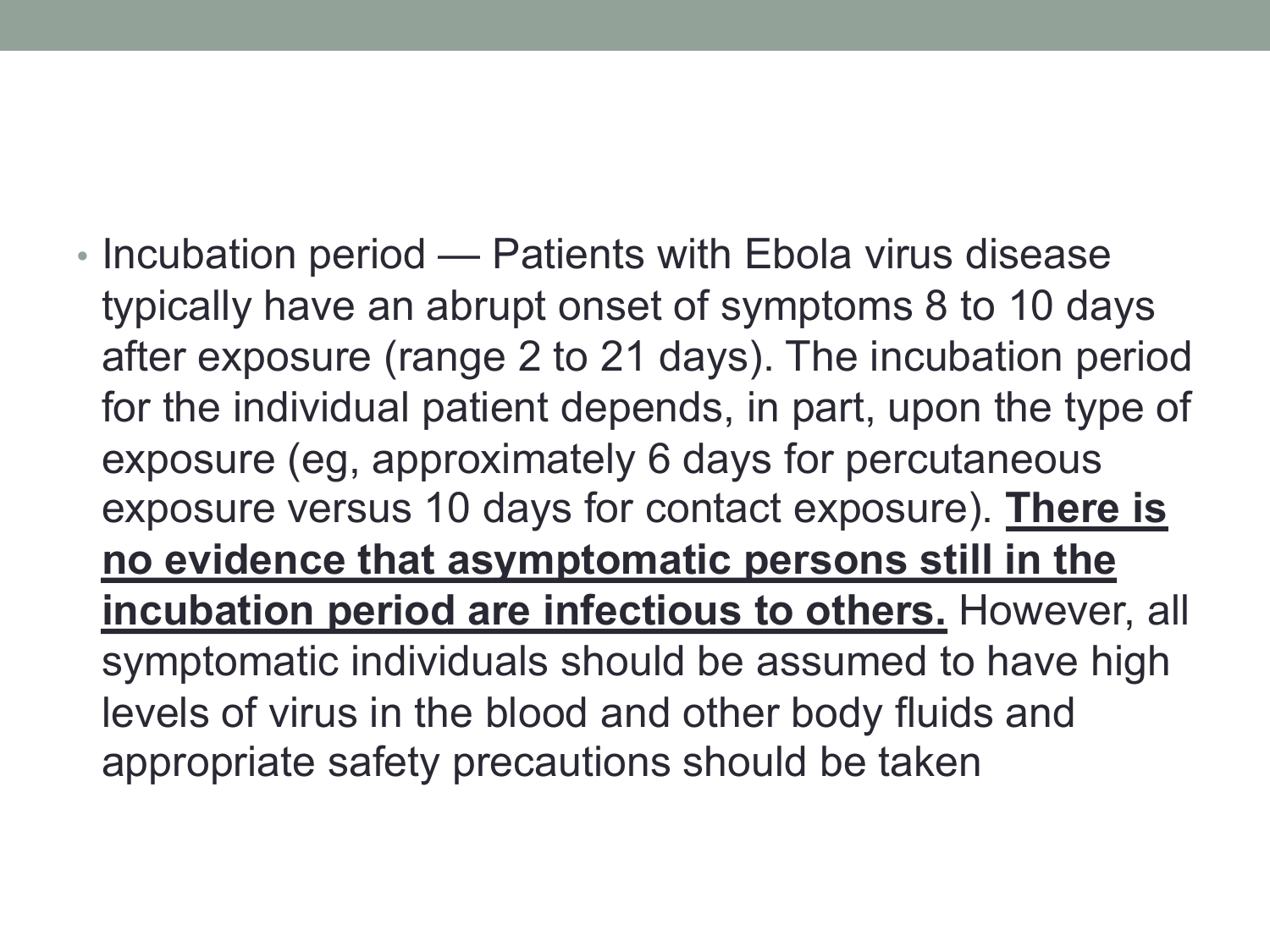# Signs and Symptoms

- **Nonspecific flu-like symptoms** Ebola and Marburg hemorrhagic fever typically begin with the abrupt onset of fever, chills, and general malaise. Other signs and symptoms include weakness, anorexia, severe headache, and pain in the muscles of the trunk and lower back. High fever may be accompanied by relative bradycardia, as seen in typhoid fever. A nonproductive cough and pharyngitis, with the sensation of a lump or "ball" in the throat, are also frequently present.
- ●**Rash** Some patients develop a diffuse erythematous, nonpruritic maculopapular rash by day five to seven of illness. The rash usually involves the face, neck, trunk, and arms, and can desquamate.
- ●**Gastrointestinal** Gastrointestinal signs and symptoms usually develop several days after the initial presentation. These include watery diarrhea, nausea, vomiting, and abdominal pain.
- ●**Hemorrhage** Bleeding is often not observed in the early phase of illness, but may manifest later in the course of disease as petechiae, ecchymosis/bruising, oozing from venipuncture sites, and/or mucosal hemorrhage. Frank hemorrhage is seen most commonly in the terminal phase of illness.
- ●**Other findings** Patients with Ebola virus disease can present with additional findings such as hiccups, chest pain, shortness of breath, headache, confusion, seizures, and/or cerebral edema. Conjunctival injection and dark red discoloration of the soft palate are common physical findings. Pregnant women may experience spontaneous miscarriages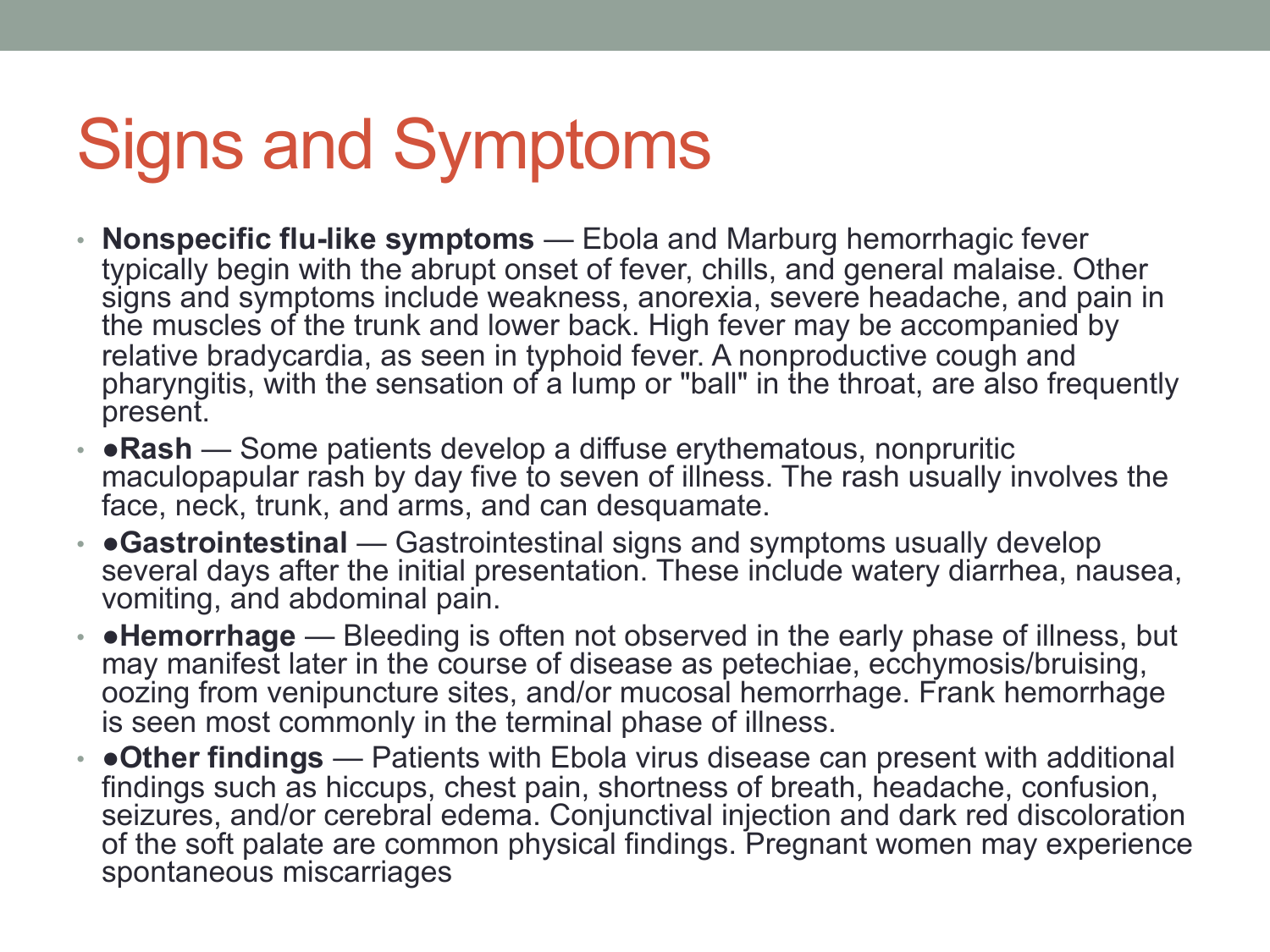## Laboratory Findings

- ●**Leukopenia** Leukopenia usually presents as lymphopenia and is then followed by an elevated neutrophil count, with an increased percentage of immature forms.
- ●**Thrombocytopenia**  Platelet counts are usually in the range of 50,000 to 100,000/microL . Platelet counts typically reach a nadir around day six to eight of illness.
- ●**Transaminitis** Because filoviruses can cause multifocal hepatic necrosis, blood chemistry tests usually demonstrate elevated serum aspartate aminotransferase (AST) and alanine aminotransferase (ALT) levels, with the former typically increasing more than the latter
- ●**Coagulation abnormalities** Prothrombin (PT) and partial thromboplastin times (PTT) are prolonged and fibrin degradation products are elevated, consistent with disseminated intravascular coagulation (DIC). These changes are most prominent in severe and fatal cases.
- ●**Renal abnormalities** Proteinuria is a common finding, and renal insufficiency occurs with progression of illness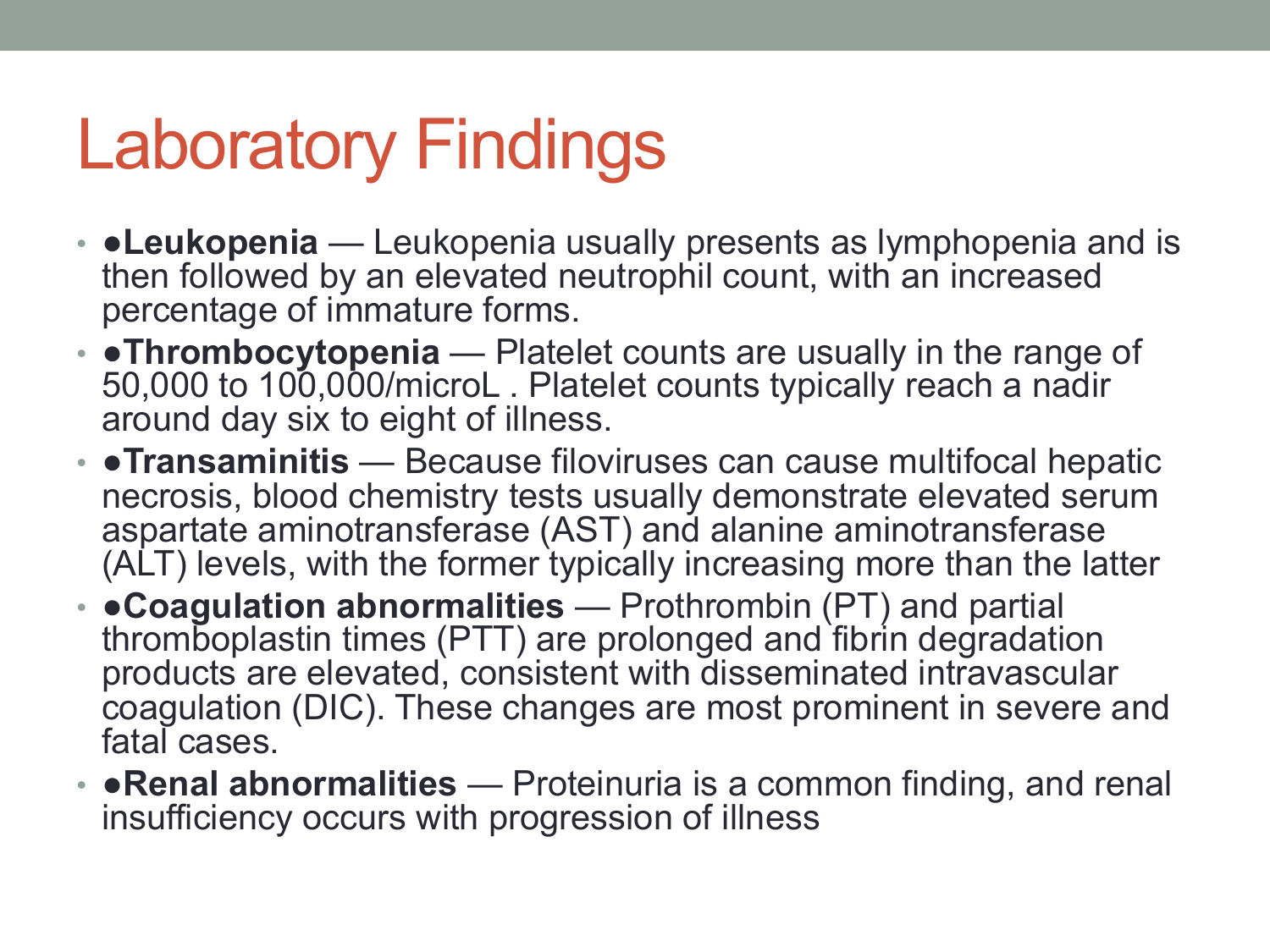## Levels of Exposure

- High-risk exposure The CDC recommends medical evaluation using infection control precautions for all persons with onset of fever within  $21$ days of having a high-risk exposure. The same approach is indicated for persons with a high-risk exposure **without** a fever if there are other compatible clinical symptoms present and laboratory findings are abnormal (ie, platelet count <150,000 cells/microL and/or elevated transaminases) or unknown.
- A **high-risk exposure** includes any of the following:
- • Percutaneous or mucous membrane exposure to blood or body fluids of a person with Ebola virus disease
- • Direct skin contact with or exposure to blood or body fluids of a patient with Ebola virus disease without appropriate personal protective equipment.
- • Processing blood or body fluids of a confirmed patient with Ebola virus disease without appropriate personal protective equipment or standard biosafety precautions
- ●Direct contact with a dead body without appropriate personal protective equipment in a country where an Ebola virus disease outbreak is occurring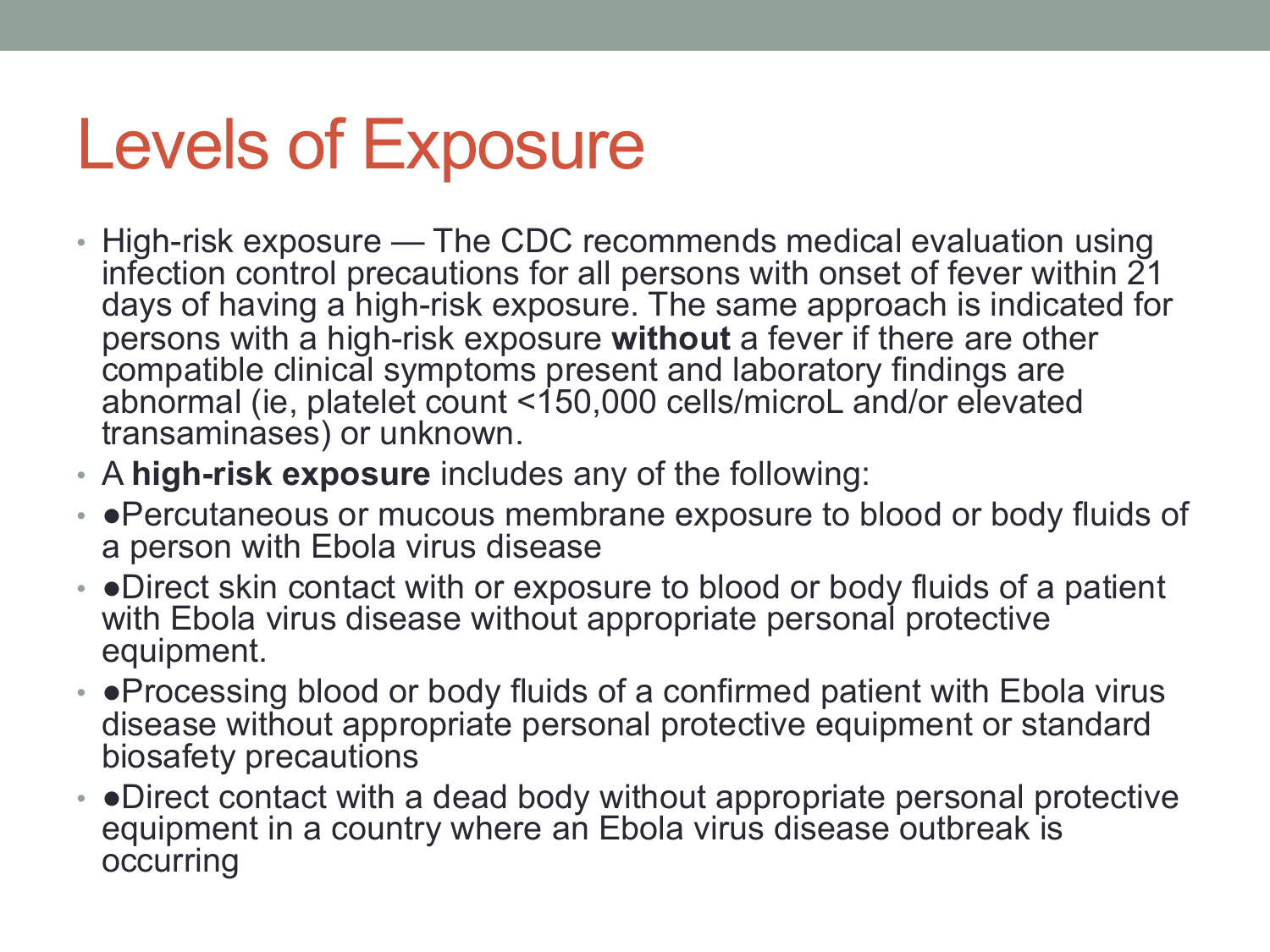# Levels of Exposure

- Low-risk of exposure The CDC recommends medical evaluation using infection control precautions for persons with low-risk of exposure who develop fever with or without other clinical findings.
- A **low-risk exposure** includes:
- ●Household contact with an Ebola virus disease patient
- • Other close contact with an Ebola virus disease patient in health care facilities or community settings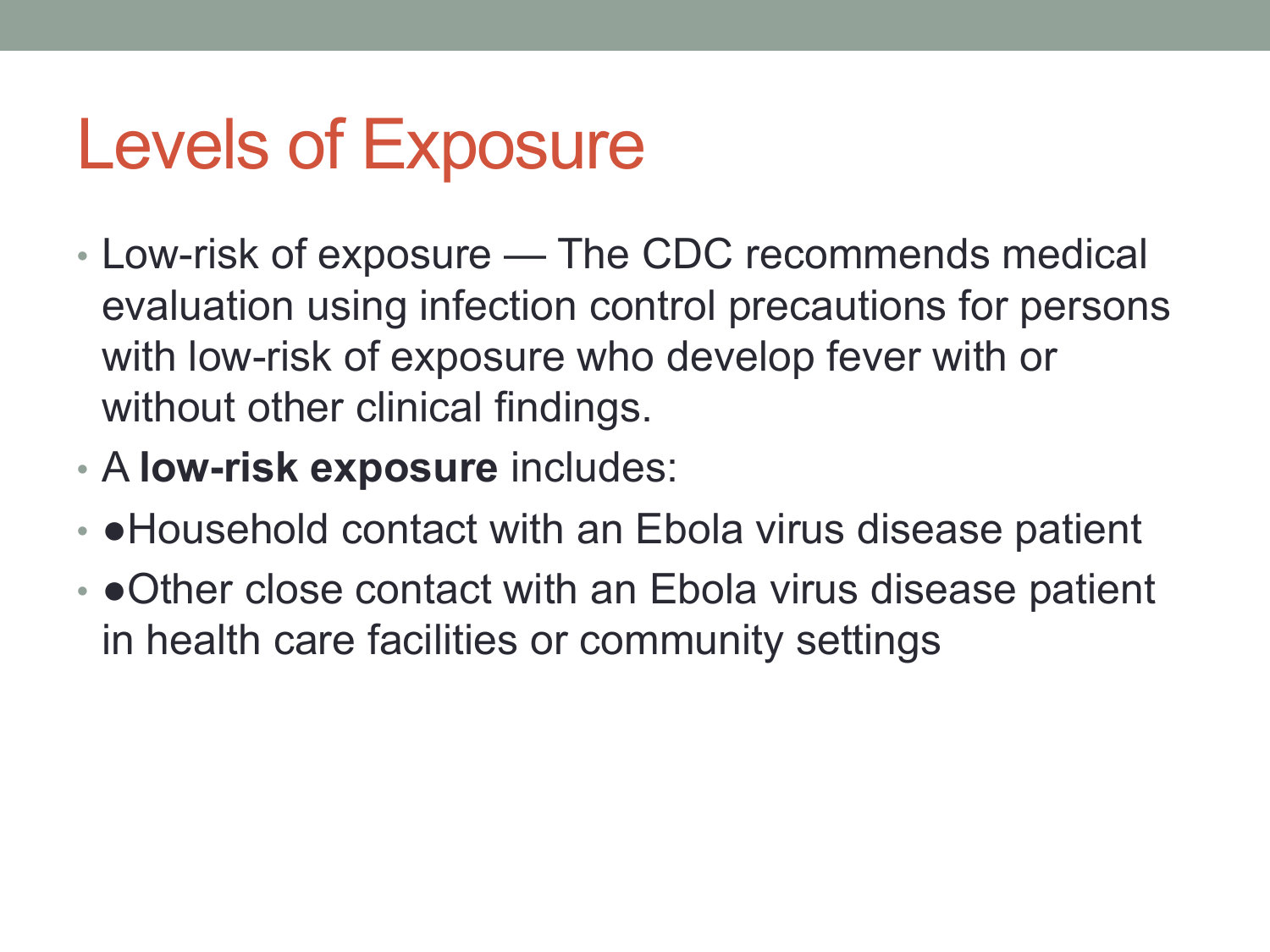# Medical Therapy - ZMapp

- ZMapp, being developed by Mapp Biopharmaceutical Inc., is an experimental treatment, for use with individuals infected with Ebola virus. The product is a combination of three different monoclonal antibodies that bind to the protein of the Ebola virus
- Used on two health care workers returning to the US. Both lived. Used on two others who died, probably because of the late progress of the disease at the time of administration.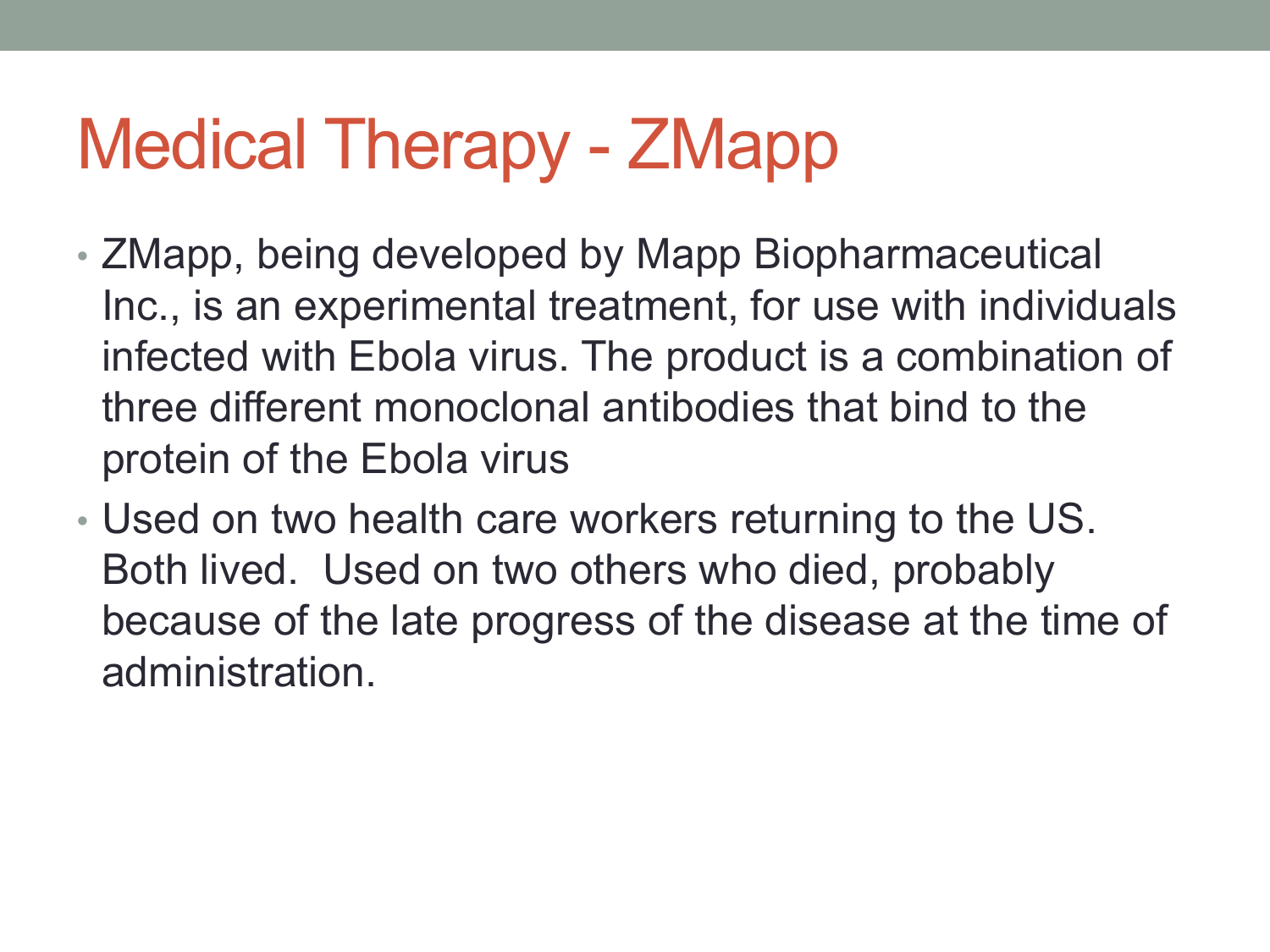# Medical Therapy

- brincidofovir, a broad-spectrum antiviral that has shown promise against Ebola in test tubes and is now being tested in animals, and has been administered to the patient in Dallas. It has not been widely tested against Ebola in humans.
- The drug's manufacturer, North Carolina-based Chimerix, announced that it has received special permission from the Food and Drug Administration to provide the drug to Ebola patients. Requests for the special permission came from patients' doctors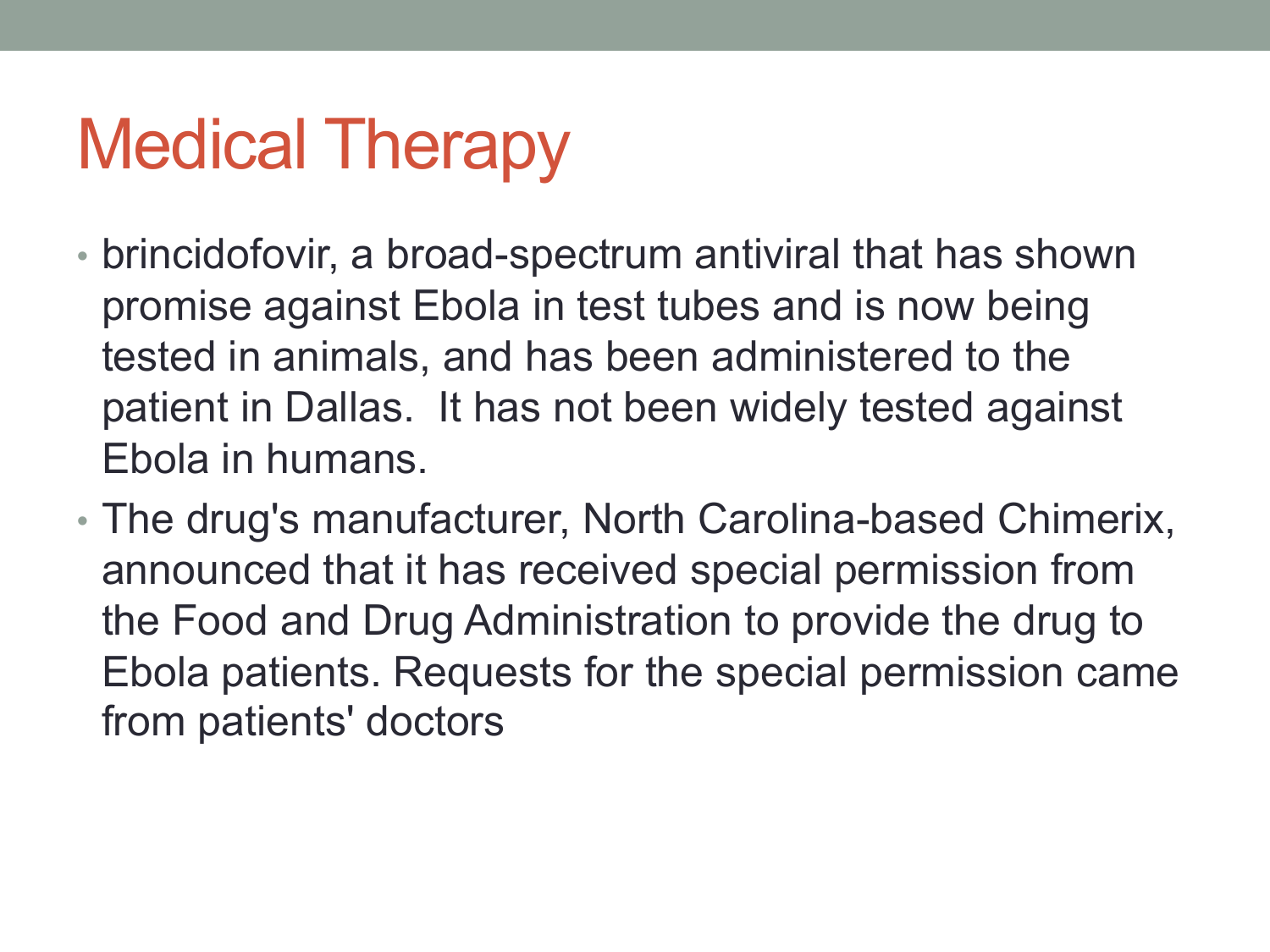## **Summary**

- The filoviruses, Ebola and Marburg, are among the most virulent human pathogens. Case-fatality rates in large epidemics in central Africa have reached 80 to 90 percent.
- • Ebola and Marburg viruses are also classified as "hemorrhagic fever viruses" based on their clinical manifestations, which include coagulation defects, a capillary leak syndrome, and shock.
- • With the exception of the first outbreak in Marburg, Germany, and a few subsequent accidental laboratory infections, all cases of filoviral disease have occurred in sub-Saharan Africa.
- • The largest outbreak of Ebola virus disease is currently occurring in West Africa and is caused by the Zaire species of the virus. This outbreak started in the West African nation of Guinea in late 2013 and was confirmed by the World Health Organization in March 2014. The outbreak subsequently spread to Liberia, Sierra Leone, Nigeria, and Senegal. On September 30, 2014, the first travel-associated case of Ebola was reported in the United States. As of October 2014, over 7000 confirmed, probable, or suspected cases and over 3300 deaths have been reported.
- ●Person-to-person transmission requires direct contact with blood or other virus-containing body fluids.